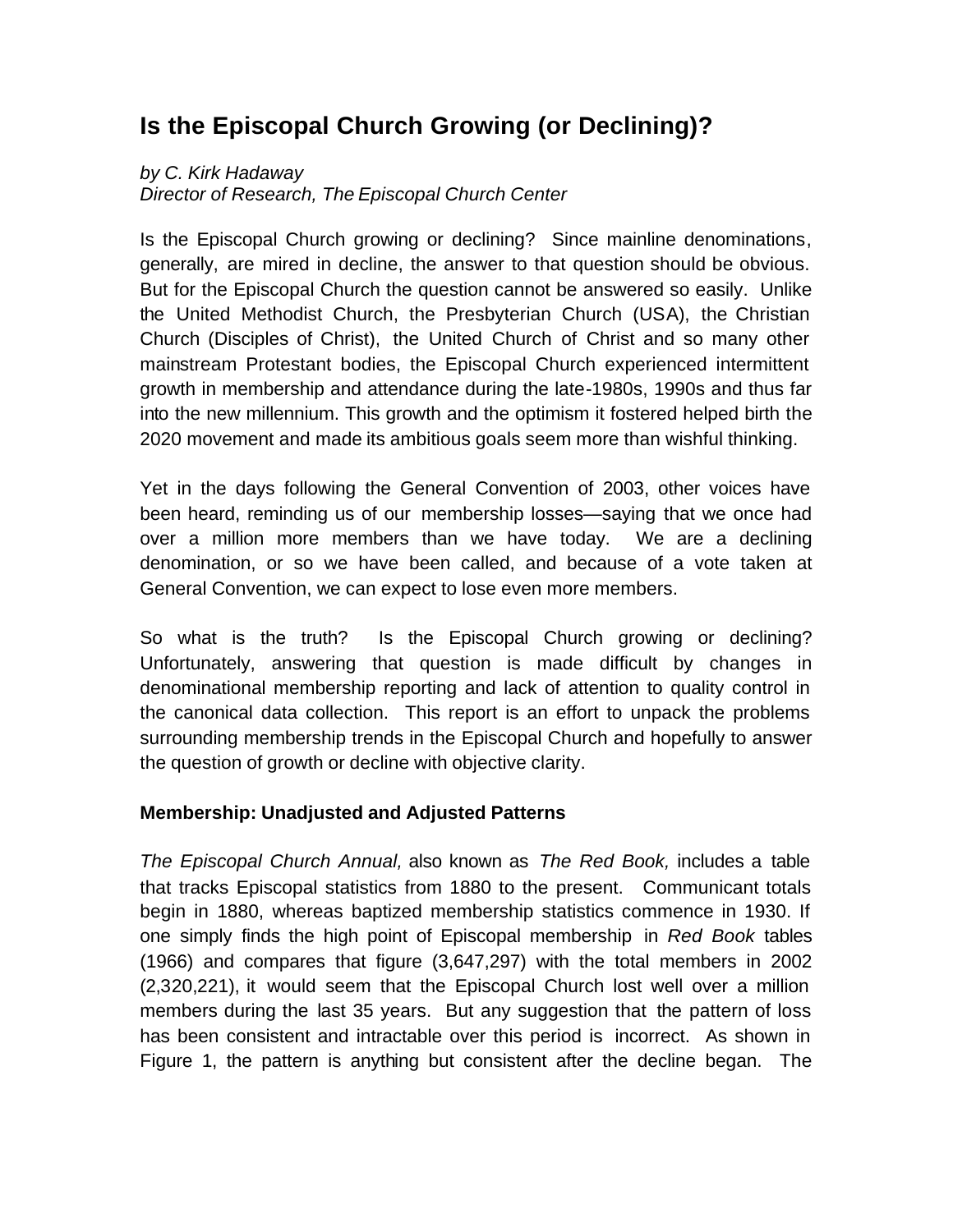trend line is quite odd, in fact, and must be interpreted in light of changes in reporting procedures.



**Figure 1 Episcopal Church Membership (Unadjusted): 1930-2002**

 Figure 1 shows that Episcopal membership grew steadily from 1930 to the mid-1940s and then accelerated during the post-war "baby boom" years. Growth began to slow at the end of the 1950s and dropped below 1 percent a year from 1962 to 1966. The first year of decline was 1967, when the Episcopal Church lost 62,684 members or -1.7%. More declines followed with especially large losses in 1973 and 1974 (-5.2% and -3.9%, respectively).

After 1974 the decline moderated. One year of loss was followed in some cases by a small gain, but the overall pattern was a plateau with a slight downward slope from 1974 to 1985.

In 1986 Episcopal membership apparently dropped by almost half a million persons (-468,100). But this huge one-year "decline" is a statistical anomaly. Two changes were made in 1986 and both acted to reduce the recorded number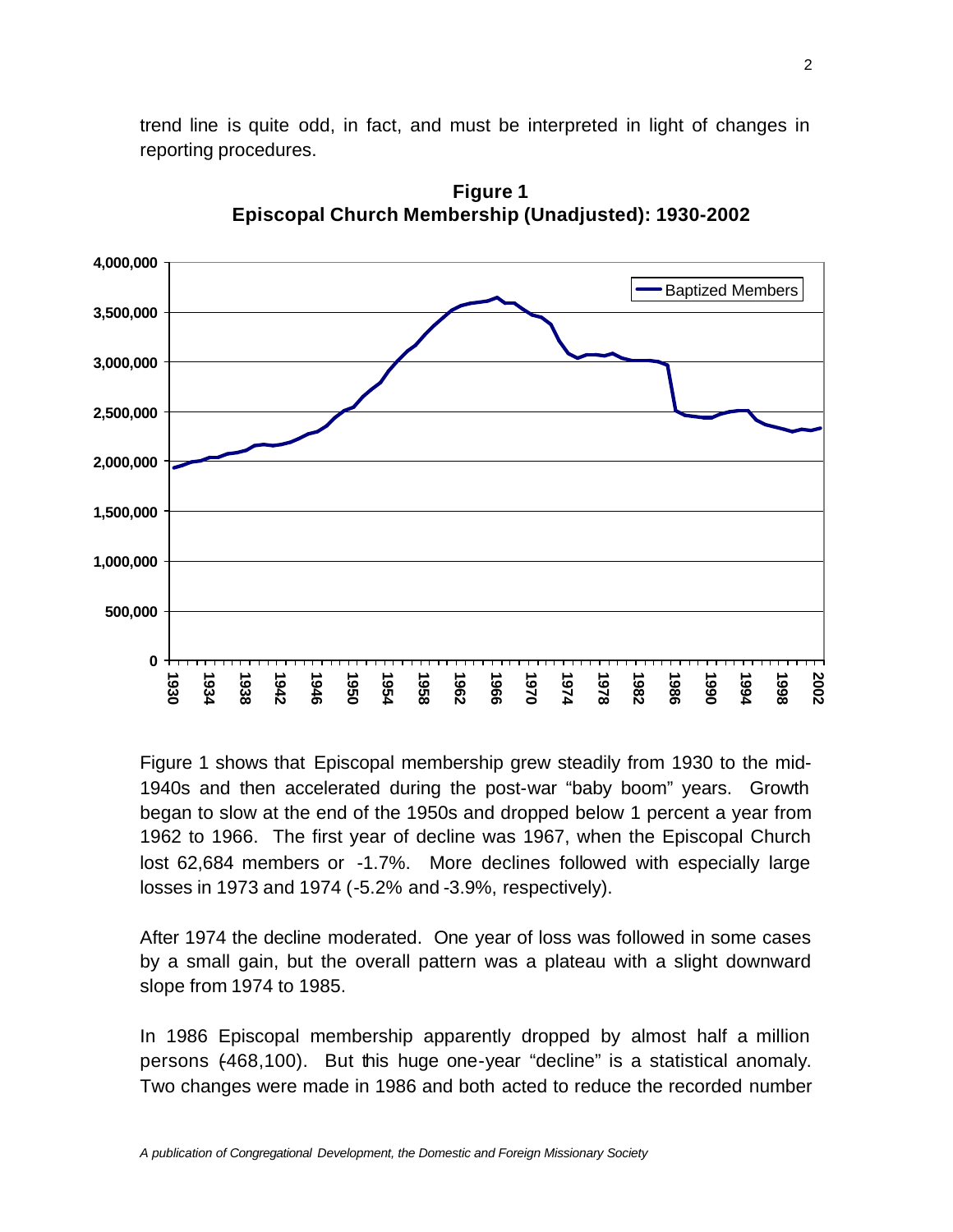of baptized members. The first change was the removal of all members from non-domestic dioceses. In previous years Province IX (Mexico, Central America and northern South America) and extra-provincial/territorial churches (Europe, armed forces, Haiti, Micronesia, Philippines, Taiwan & Virgin Islands) were included in the baptized member total. In 1985 non-domestic churches accounted for 233,185 of the 2,972,607 baptized members in the Episcopal Church. So about half of the membership loss from 1985 to 1986 resulted from this "adjustment" and was not due to membership losses among Episcopal churches in the 50 states.

Parochial Report revisions in 1986 also included a significant change in the reporting of baptized membership. Although the canon defining a baptized member was not revised, the reporting form changed greatly that year. Prior to 1986, Episcopal parishes were asked simply to report "all baptized persons in the congregation." All computations of additions and losses and judgments about the activity or inactivity of parishioners referred previously to communicants rather than to baptized members. In the 1986 Parochial Report the heading under STATISTICS (Canon I.l6) was revised to state: "CURRENT INFORMATION About Active Members" (emphasis added). Under the "Membership" heading the following definition is used: "all persons active in the congregation whose baptism has been recorded in this Church."

So rather than answering a single question about the number of baptized persons in the church, in 1986 congregations were asked about baptized members at the beginning of the year, additions through baptisms (adults and children), persons restored from inactive status, received by transfer, lost by death, persons who became inactive or left without transfer, and transfers to other congregations. Additions were to be added to the membership total from the previous year, a new total computed and losses subtracted from that figure, resulting in a current year active baptized membership total. Churches were also asked how many members were adults (16 years or older) and how many were children. Baptized adults and children were summed and the total was supposed to equal the current year total that resulted from the additions and subtractions from the previous year.

In summary, reporting was changed in 1986 from baptized persons in the congregation to persons active in the congregation whose baptism had been recorded in this Church. The notion of activity was added along with a record of their baptism. Furthermore, churches were supposed to know how old their members were and keep track of additions and losses—including losses due to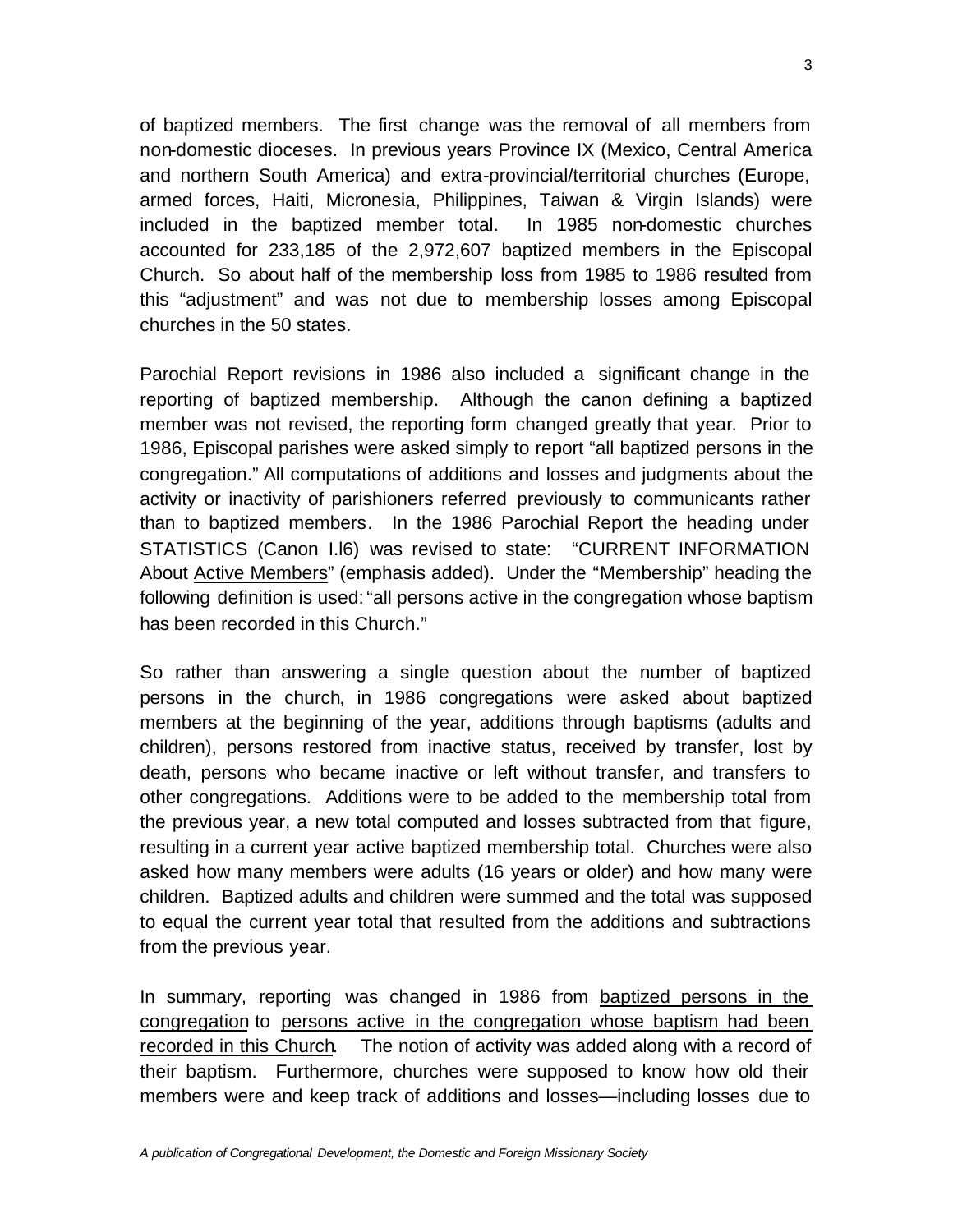inactivity. In order to comply with the new Parochial Report form, churches had to examine their membership rolls and categorize members by age and activity. As members were moved from the general membership category to either the active or inactive baptized membership roll, the new "active baptized member" total was necessarily lower than the previous "baptized member" total. Not surprisingly, membership dropped greatly in 1986.

The Parochial Report form remained unchanged with respect to membership from 1986 to 1990 and as can be seen in Figure 1 Episcopal Church membership continued on the slowly declining plateau that was evident prior to the artificial drop of 1986. In 1991, however, all explicit mention of "active member" was removed and the loss category, "became inactive or left without transfer," was replaced with: "removed for other reasons." Another change that occurred in 1991 was the practice of ignoring prior-year corrections made by rectors and vestries before applying additions and losses to the membership of the church. From 1991 to 1994 the treasurer's office of the Episcopal Church used the prior year-end figure from congregations and adjusted it with the reported increases or decreases during the current year (rather than using the "corrected prior year figures" entered by churches, which tended to be lower). Changes in the reporting form and "rolling over" year-end numbers combined to accentuate the growth of the Episcopal Church from 1991 to 1994. However, it should be mentioned that the Episcopal Church grew in 1990, a year prior to the changes, so not all of the growth during this period was artificial.

Membership was adjusted downward in 1995 to "fix" previous changes in the Parochial Report totals, resulting in a very large decline that year. In 1996 "transferred to inactive status" was returned to the Parochial Report form along with a line for corrections (apparently to allow churches to adjust prior-year membership numbers without entering figures that differed from the actual Parochial Report submitted in the prior year). These changes probably contributed to the membership losses experienced from 1996 to 1998.

In 1999 the Parochial Report form was greatly simplified and churches were no longer asked to report the various components of increases and decreases in membership, only the totals in those two categories. Losses due to "removal to active status" was continued in the workbook that churches used to calculate their membership, however, and the Parochial Report form also resurrected the explicit emphasis on active baptized members that was seen from 1986 to 1990. The term "active baptized members" is used three times in the membership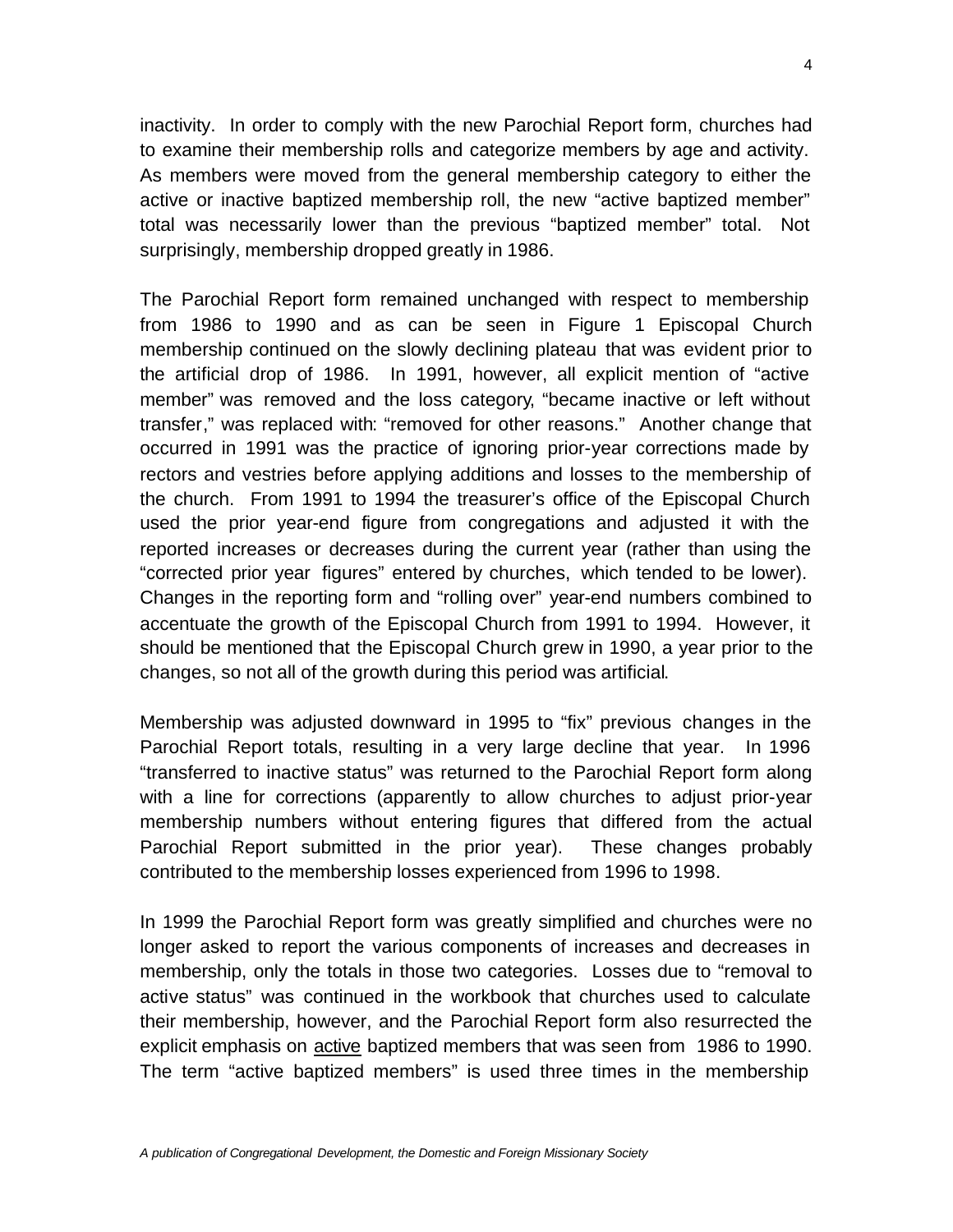section of the 1999 Parochial Report. Membership reporting has remained unchanged from 1999 to the present.

If the definition of membership had remained constant and if non-domestic dioceses were still included in ECUSA totals the huge decline in 1986 would not have occurred. So what would domestic Episcopal Church membership look like without all of the Parochial Report changes? In order to develop a more realistic picture of membership trends it is first necessary to remove non-domestic dioceses from 1930 to 1985 (adding Alaska and Hawaii back in prior to statehood, however).<sup>1</sup> Second, it is necessary to adjust for the presence of non-



**Episcopal Church Membership Trends: 1930-2002 Figure 2**

active members from 1930 to 1985. This was done by computing an expected loss from 1985 to 1986 (based on the average loss four years prior to that

 $\overline{a}$ 

<sup>&</sup>lt;sup>1</sup> This was done using the Red Book's Table of Statistics, which breaks ECUSA membership totals by Province and Diocese. This table gives **Domestic and Overseas** totals rather than undifferentiated total that is included in the Comparative Statistics table.

*A publication of Congregational Development, the Domestic and Foreign Missionary Society*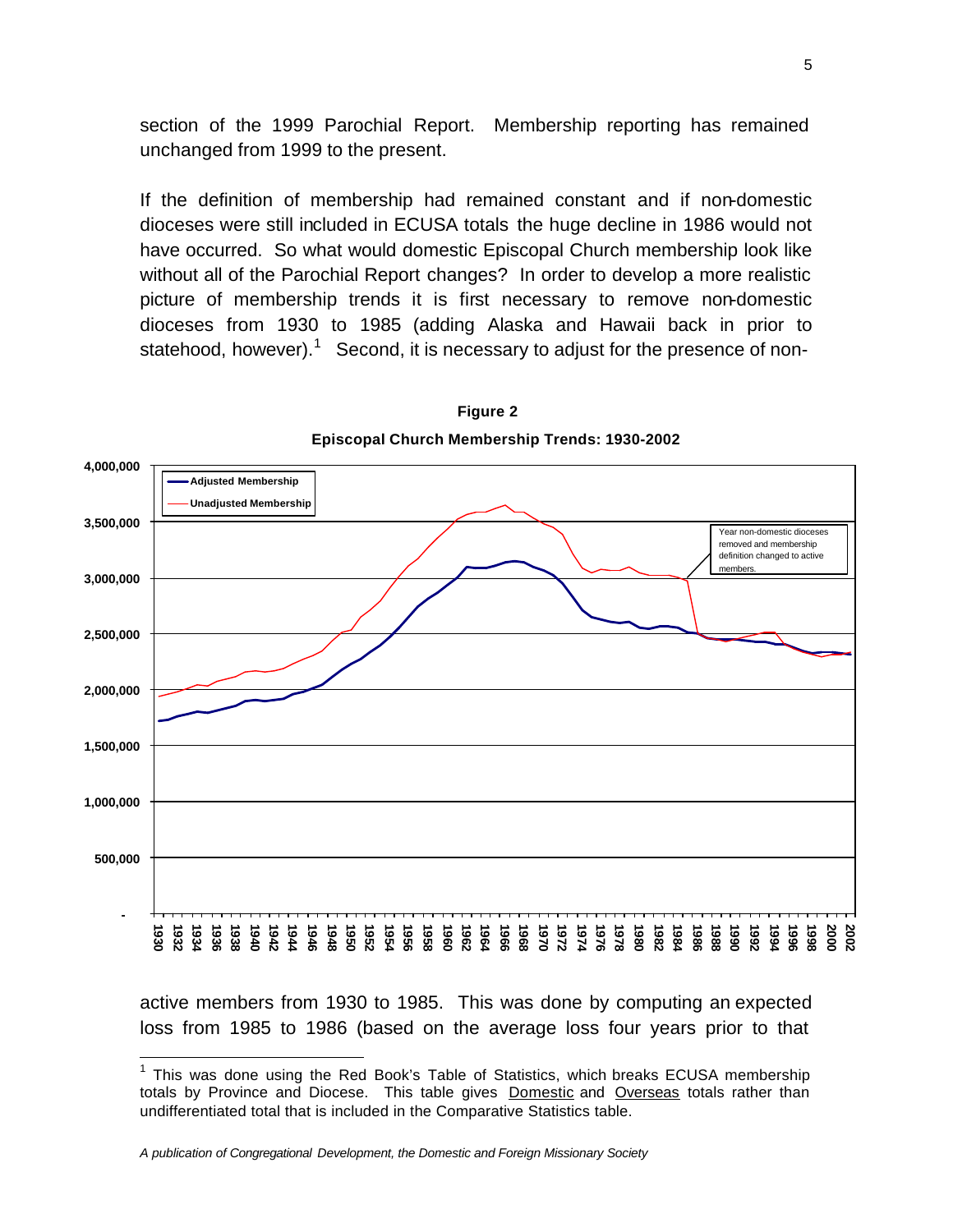interval and four years after) and then calculating the proportion active in 1986 (by dividing the known 1986 active value by the estimated total member value in 1986 using the expected loss figure subtracted from the 1985 total member value). A third procedure was to use cleaned Parochial Report membership data from 1991 to 2002 rather than the statistics reported in the *Episcopal Church Annual* (the Red Book). The 2002 figure is a final total that also appears in the 2004 *Episcopal Church Annual.* Figure 2 adds the adjusted membership totals to the unadjusted figures that were plotted in Figure 1. As can be seen above, the adjusted membership curve is much cleaner and lacks the peculiar drop in 1986 and the odd up/down pattern of the early 1990s.

Using adjusted membership figures, the Episcopal Church lost 829 thousand active members between 1967 and 2002. The average rate of decline was 0.8%. The most serious losses were in 1973 and 1974, when the church declined by 4.5% and 4.2%, respectively. Since 1980 the Episcopal Church has lost 228,000 members for an average yearly rate of decline of 0.4%. From 1998 to 2001 membership was rather stable, increasing by 322 members. However, in 2002 membership dropped by 8,201 active baptized members, or 0.4%. Last year (2002) was not a good year statistically for membership or average worship attendance.

In terms of membership, the Episcopal Church declined seriously during the late 1960s and early 1970s. Since then the decline has moderated into a nearplateau. But what about average Sunday worship attendance and communicants?

#### **Worship and Communicant Trends**

Prior to 1991, churches were not asked to report average Sunday worship attendance. Instead, attendance was only recorded at key worship services during the liturgical year: First Sunday in Lent, Easter Sunday, Pentecost Sunday and first Sunday of Advent. For that reason and because yearly national totals for the five Sundays are not available, reporting of attendance is limited to the more recent years shown in Figure 3.

As can be seen below, average Sunday worship attendance (ASA) has been relatively flat during the 12 years displayed. However, rather than a net decline during this period (as was the case for membership), attendance shows a slight upward trend. Cumulative average attendance grew by 6,823 persons from 1991 to 2002—a gain that would have been much larger without the decline of 11,926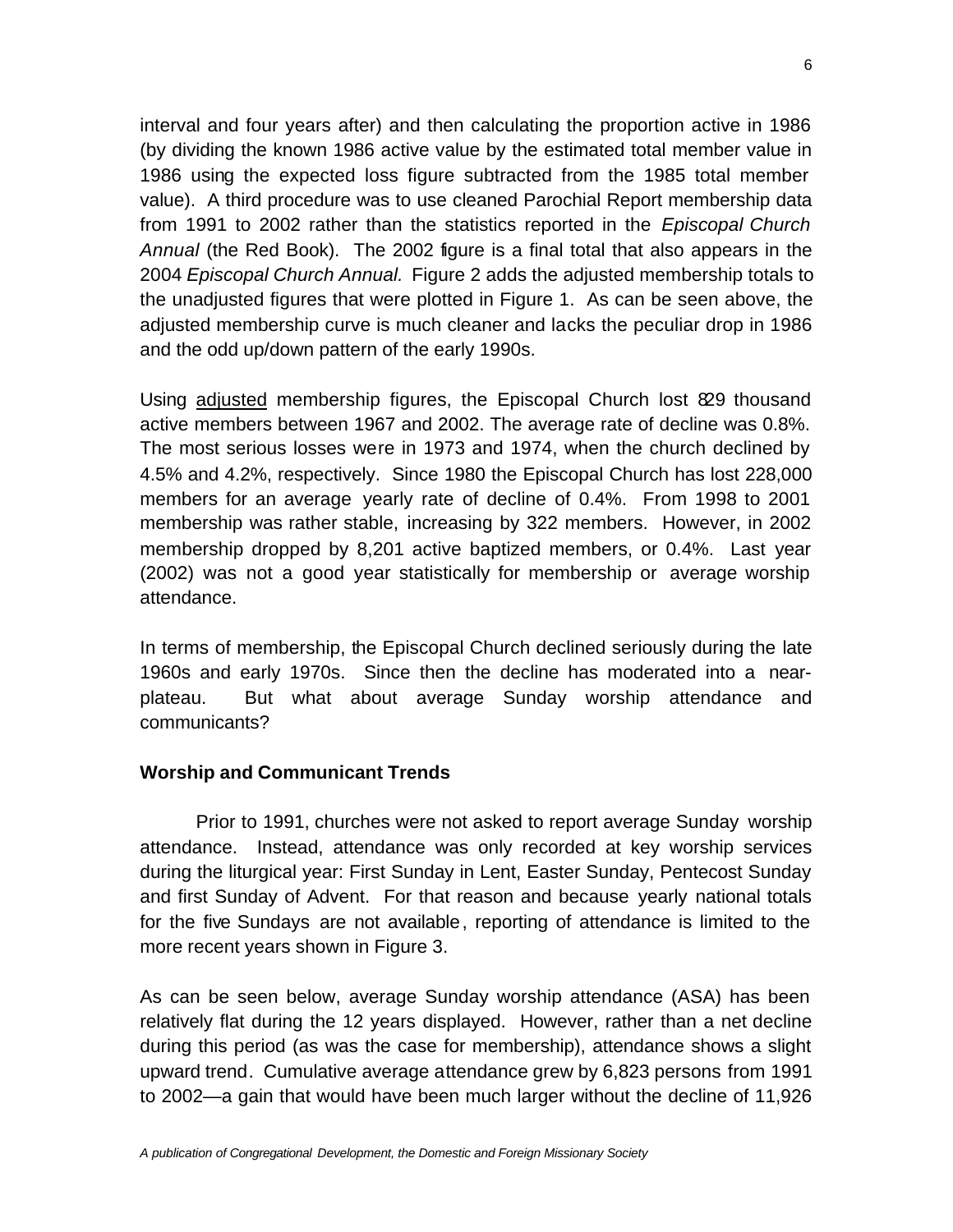in attendance during 2002. A close look at the chart shows that attendance dropped from 1991 to 1994, before rising steadily from 1994 to 2001. The large drop in 2002 was not the result of big declines in a few large congregations. Rather, it was a fairly broad-based decline.



**Figure 3 Episcopal Church Average Sunday Worship Attendance: 1991-2002**

Communicants in Good Standing—the trends for which are shown in Figure 4 followed a track similar to the adjusted membership figures seen in Figure 2, except that after 1996 the communicant figures began to rise suddenly. Not surprisingly, this change in trajectory was also the result of a change in definition. But unlike the change in the definition of membership which caused a decline, the change in the definition of Communicant in Good Standing resulted in substantial growth.

For most of the period plotted in Figure 4, being counted as a Communicant required that the individual was confirmed and had taken communion at least three times during the previous year. To be a Communicant in Good Standing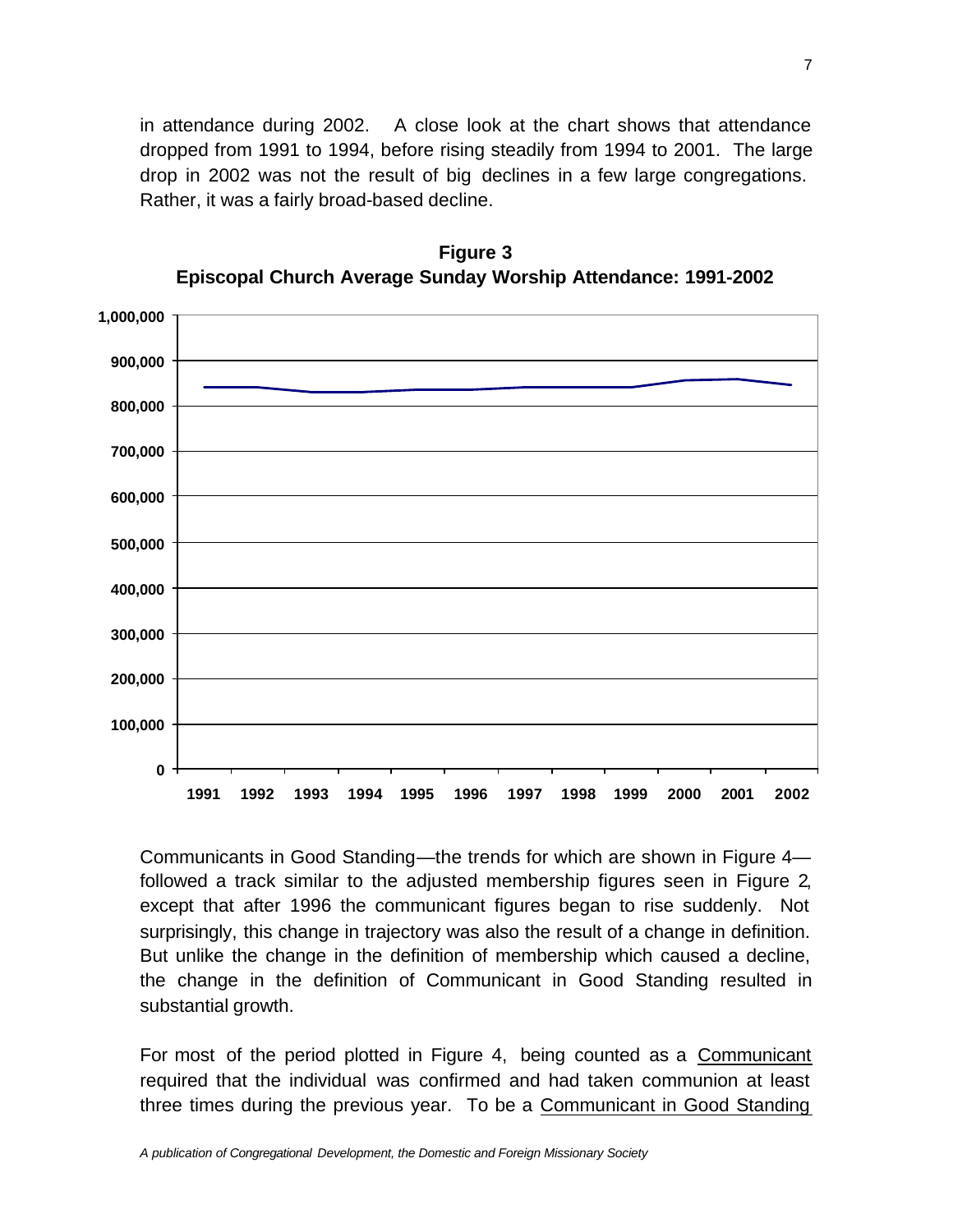required that a member was a communicant and also was active in the church (over and above taking communion at least three times). However, in 1985 the canon defining communicant in good standing was revised, deleting the requirement of confirmation. A member was a baptized person. A communicant was a baptized person (member) who had received communion at least three times. According to the revised canon, Communicants in Good Standing were communicants who "have been faithful in corporate worship, unless for good cause prevented, and have been faithful in working, praying and giving for the spread of the Kingdom of God."



As can be seen in the above chart, there was no abrupt change in the reporting of Communicants in Good Standing when the change in the canons was made. The apparent reason was that the Parochial Report form and workbook did not reflect the canons. Oddly, however, 1986 was the first year that the Parochial Report form explicitly asked for Confirmed Communicants in Good Standing even though the canons included no such category as of 1985 or thereafter. Further, the Parochial Report revision of 1991 actually included a reference to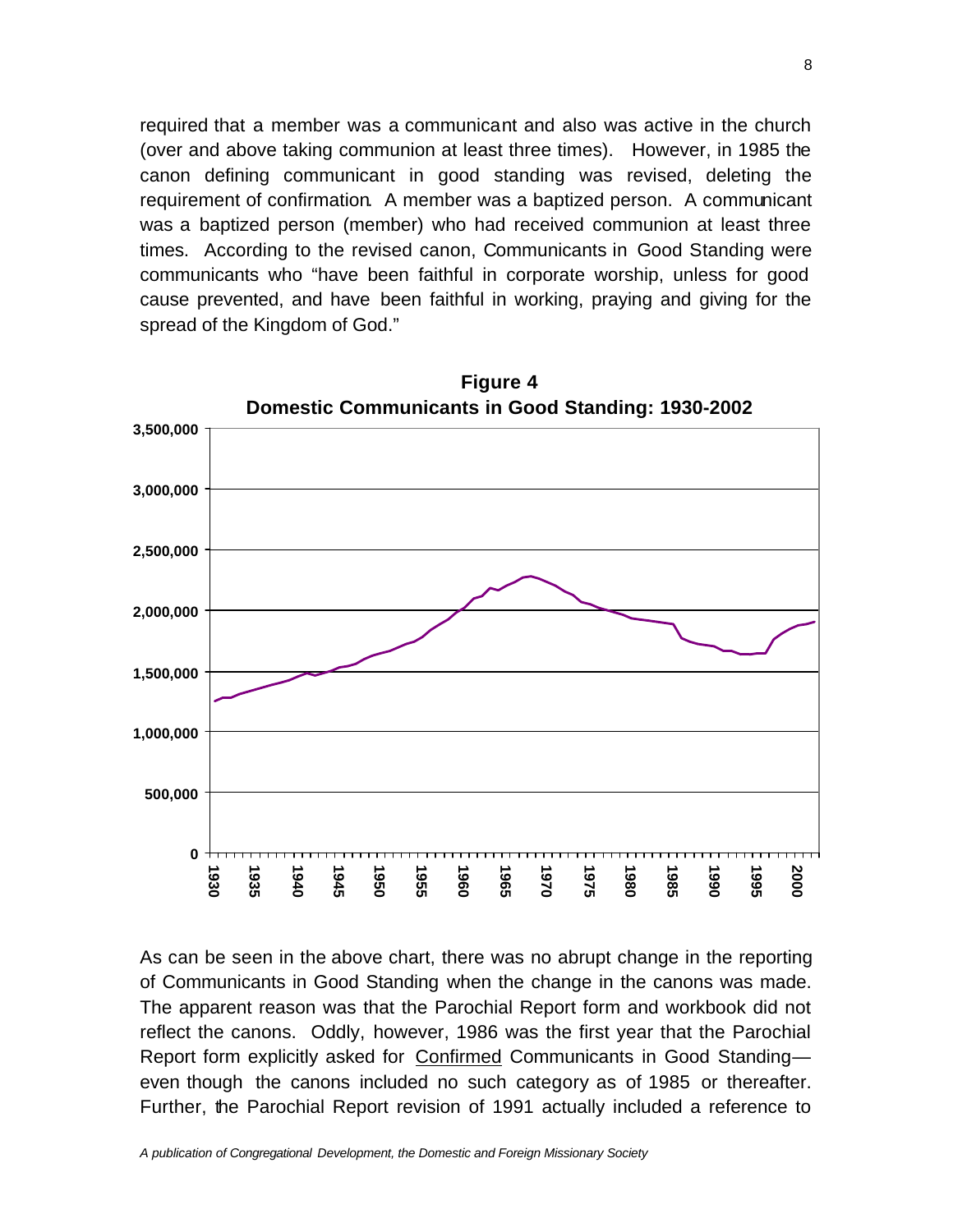canon I.17.3 (which mentioned nothing about confirmed status). The Parochial Report nevertheless asked for: "Those confirmed communicants who for the previous year have been faithful in working, praying, and giving for the spread of the Kingdom of God." Even more oddly, the Parochial Report form of 1996 correctly stated canon I.17.3 (which said nothing about confirmation), but still asked for Confirmed Communicants in Good Standing. Finally, in 1997 the Parochial Report asked for Communicants (members receiving communion three times), Communicants in Good Standing (accurately reflecting the canon) and also Confirmed Adult Communicants. At this point Communicants in Good Standing replaced Confirmed Communicants in Good Standing, thus allowing baptized persons who had not been confirmed to be included in the communicants in good standing category. Not surprisingly, the number of communicants in good standing increased greatly in 1997 and continued to rise thereafter.

It would seem that active baptized members and communicants in good standing are converging (see Figure 5 below) and indeed, many churches report the same figures for each. Perhaps this should not be surprising because the difference between the two became less than clear. Canon I.17.2 (2000 edition) defined an "adult communicant" as a communicant sixteen years of age or older but nowhere in this edition of the canons is there a definition of a communicant. The impression that communicants in good standing are simply active members is reinforced by the 2003 Parochial Report workbook that defines Communicants in Good Standing (incorrectly) as "all baptized members (of the reporting congregation), who, regardless of age, have been faithful 'in corporate worship, unless for good cause prevented,' and 'in working, giving and praying for the spread of the Kingdom of God.'" This statement is inaccurate because canon I.17.3 defining Communicants in Good Standing refers to communicants, not to baptized members.

In 2003 canon I.17.2 was revised to include the previous definition of communicant "all members of the church who receive Holy Communion at least three times during the preceding year." So as of 2003, Communicants in Good Standing are communicants (defined by taking communion three times) who are also faithful in worship, and in working, giving and praying for the spread of the Kingdom. But even though the canons became clear in 2003, the 2003 Parochial Report workbook is not consistent with them and more and more churches are reporting the same figure for active baptized members and communicants in good standing.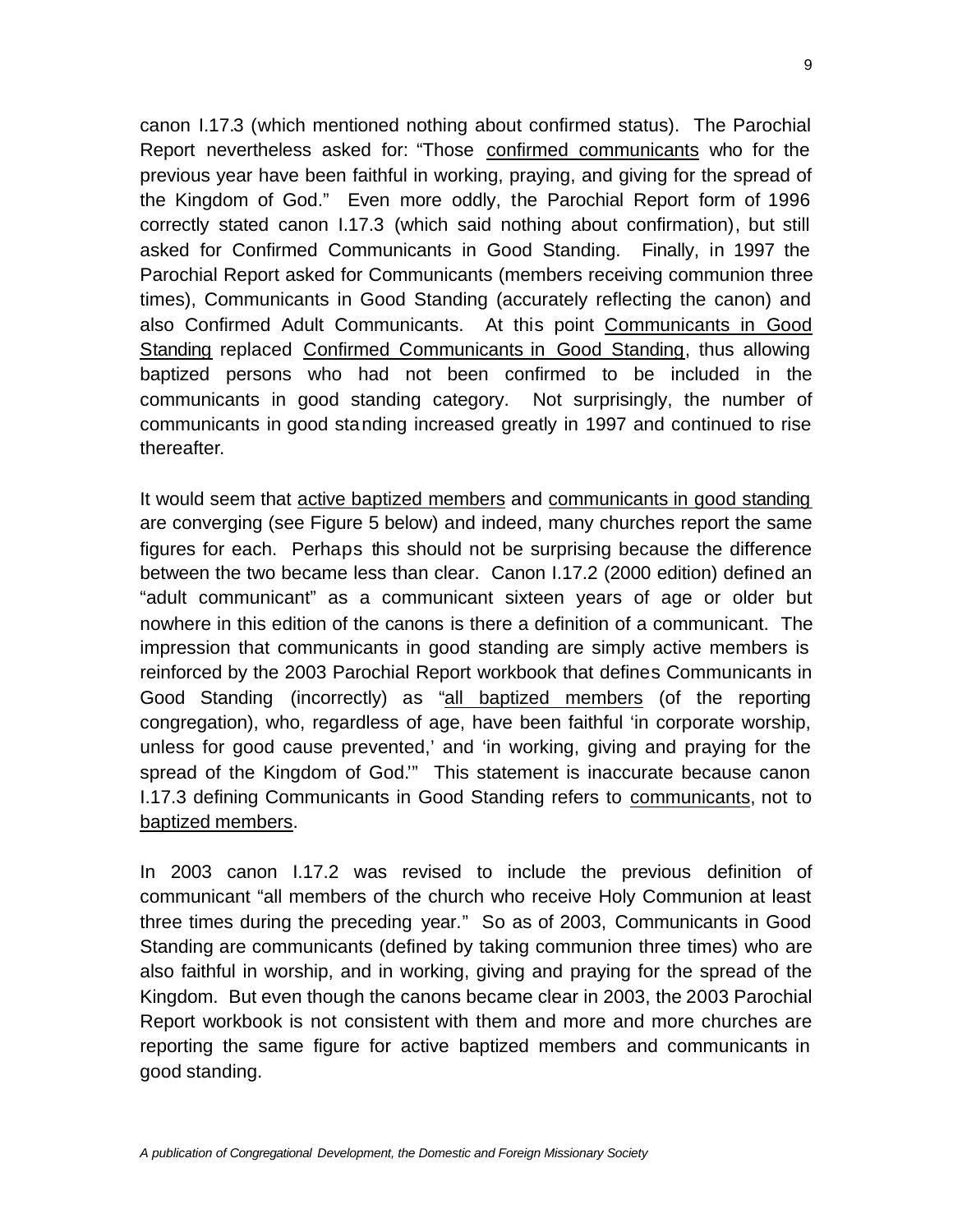

**Figure 5 Domestic Adjusted Membership & Communicants in Good Standing: 1930-2002**

Ideally, of course, the Parochial Report form and the Parochial Report workbooks should reflect the canons and the canons should include meaningful definitions of active members, communicants and communicants in good standing. Also, changes to these definitions should not change as rapidly as they have during the past two decades.

In summary, worship attendance in Episcopal churches has been stable through the 1990s and thus far into the new millennium, but unlike membership the plateau has a slight upward rather than downward trend. With regard to communicants in good standing, it would appear that the rapid growth from 1997 to the present should not be taken seriously, due to the changing definition.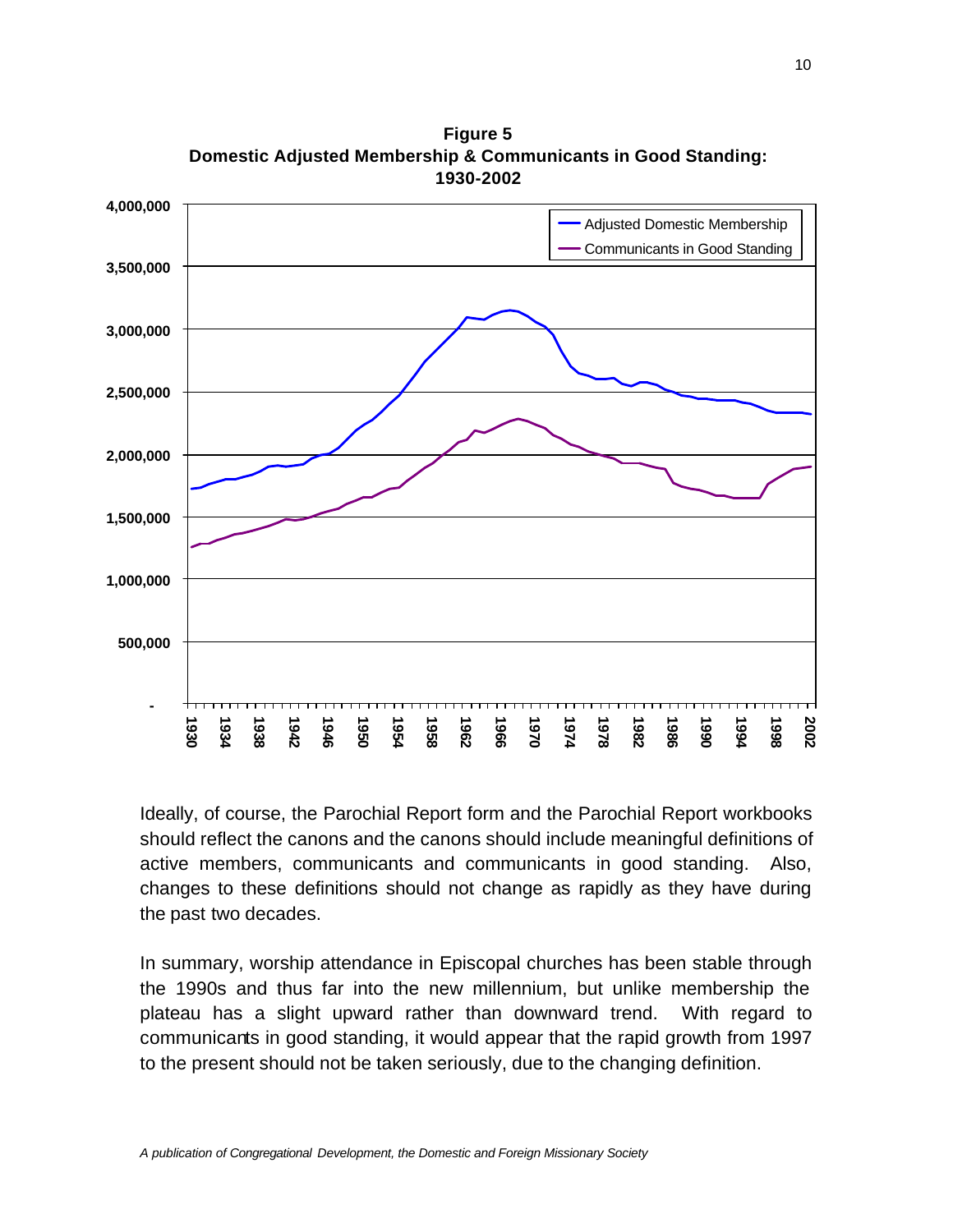#### **Making Sense of the Trends**

All mainline church bodies in the United States grew rapidly during the post-World War II "baby boom." However, mainline denominations (which include the Episcopal Church, the American Baptist Churches, the Christian Church [Disciples of Christ], the Church of the Brethren, the Evangelical Lutheran Church in America, the Presbyterian Church [USA], the Reformed Church in America, the United Methodist Church and the United Church of Christ) saw their rates of growth begin to slip during the late 1950s and by the mid-1960s most began declining in membership. Once decline began it proved intractable. Growth has eluded all mainline denominations since 1966 and although the decline has moderated in a few church bodies, losses in the Christian Church (Disciples of Christ), Presbyterian Church (USA), and United Church of Christ continue to be severe. In 2002, for instance, the Presbyterian Church (USA) lost almost 42,000 members or 1.7% of its total membership and the United Church of Christ lost over 28,000 members or 2.1% of its membership. By contrast, Episcopal losses in 2002 were slightly over 8,000 members and 0.4% of our membership.

Figure 6 displays trend lines for the Episcopal Church, the United Methodist Church and other mainline denominations. Rather than graphing actual membership, this chart displays yearly percent membership change.<sup>2</sup> As can be seen in the chart, the trend line for the Episcopal Church has tracked quite closely to other mainline denominations. Growth rates declined precipitously from the mid-1950s to the mid-1970s and then began to moderate. From 1950 to 1974 the only meaningful difference between the pattern for the Episcopal Church and other mainline denominations was that the Episcopal decline was more severe during the early-1970s.

The United Methodist Church (which includes almost as many members as the combined totals of the six denominations in the other mainline Protestant category) had a much lower rate of growth during the "baby boom" years than the other mainline bodies. This church began declining for the first time in 1966 and saw its percent change trend line begin to track closely to the pattern of other mainline denominations through the mid-1990s.

The original membership trend lines on which these percent change figures are based have been "smoothed" in order to minimize the effect of aberrant reporting years.

*A publication of Congregational Development, the Domestic and Foreign Missionary Society*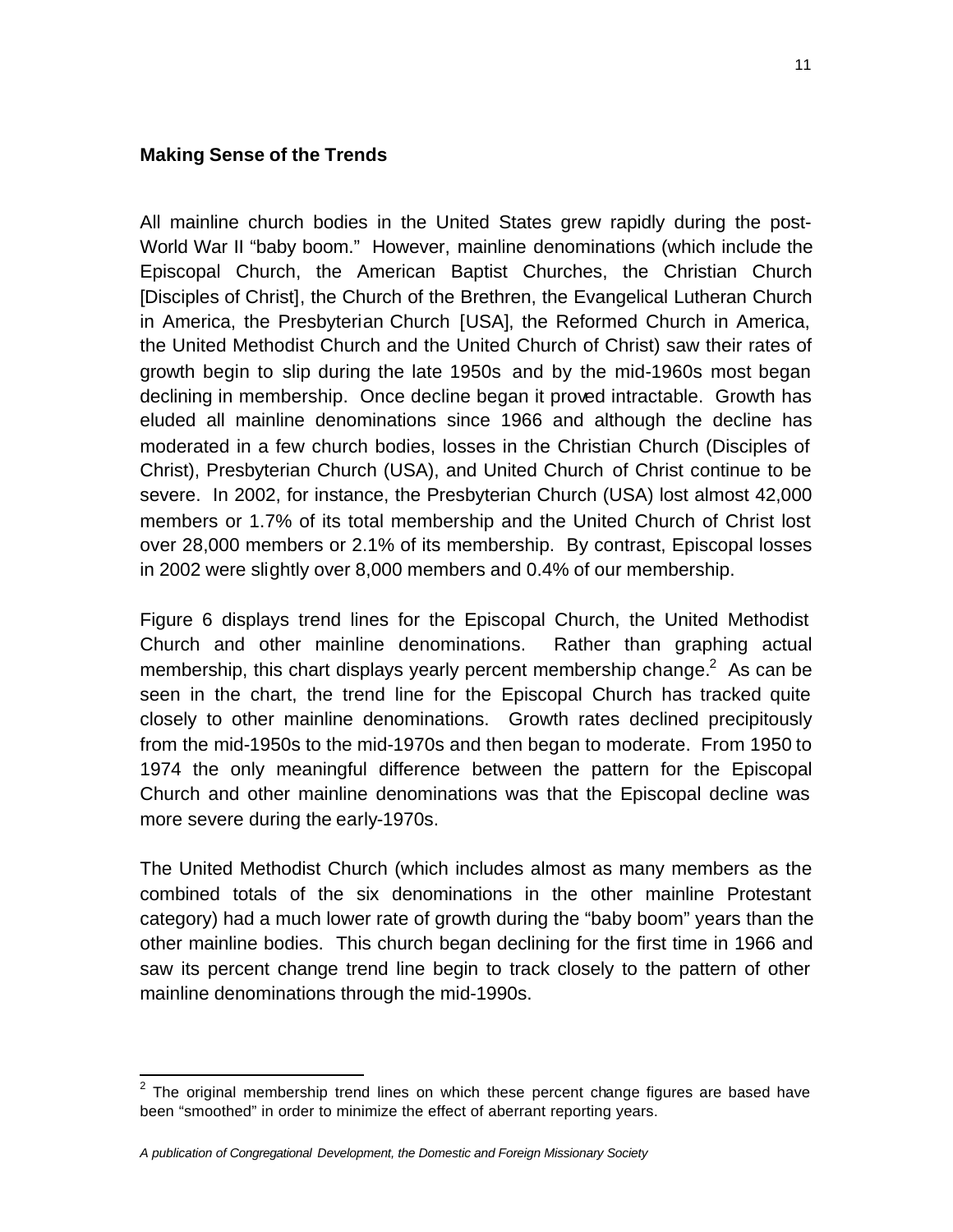

**Figure 6**

After bottoming out in the early 1970s, the Episcopal rate of membership decline began to improve greatly and by 1980 the loss rate was consistently better than the United Methodist Church and other mainline denominations. So even though the Episcopal Church has not seen consistent membership growth, we are not declining at the same rate as other mainline denominations—a state of affairs that has existed for over two decades.

Efforts to interpret mainline decline date back to 1972, the year Dean Kelley published *Why Conservative Churches are Growing.* 3 Kelley's work was followed by Dean Hoge and David Roozen's 1979 edited volume, *Understanding Church Growth and Decline*—which was the first effort to test Kelly's ideas and other interpretations of mainline decline. $4$  Additional research was brought to bear on

 3 Dean M. Kelley, *Why Conservative Churches are Growing* (San Francisco: Harper and Row, 1972).

<sup>4</sup> Dean R. Hoge and David A. Roozen (eds.), *Understanding Church Growth and Decline: 1950- 1978* (New York: Pilgrim Press, 1979).

*A publication of Congregational Development, the Domestic and Foreign Missionary Society*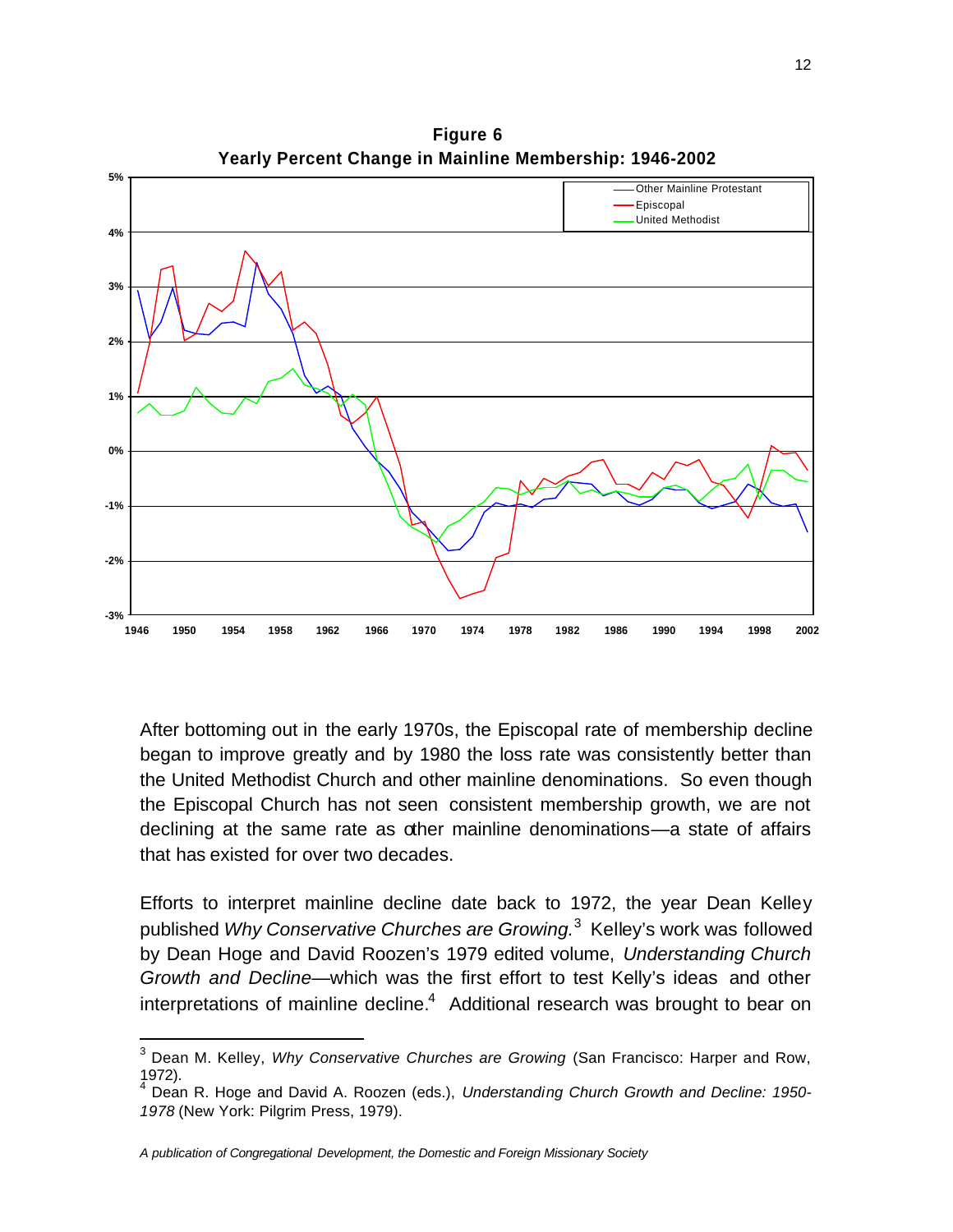the issue in another edited volume, *Church and Denominational Growth* (edited by David Roozen and myself in 1993) and *Rerouting the Protestant Mainstream* (also by Hadaway and Roozen, 1995).<sup>5</sup>

Although some may be tempted to follow the simplistic logic of *Why Conservative Churches are Growing* and blame mainline decline on liberalism and lack of strict membership requirements on the part of mainline churches, the facts simply do not support such an argument. Conservative Protestant denominations (particularly the large conservative groups like the Southern Baptist Convention) are not growing at the expense of mainline bodies. They did not begin to grow faster as the mainline declined. Like the mainline, they saw their rates of membership growth drop greatly during the 1960s and 1970s, but they simply did not drop far enough to produce declines.

The parallel trend of declining growth rates among both mainline and conservative denominations points to an overriding societal pattern that transcends theology and church growth strategy. That society-wide pattern is the supply of new people: the birth rate.

Figure 7 shows that yearly changes in the mainline church membership (8 denominations, including the Episcopal Church) track extremely closely to the birth rate for white Americans (who make up the primary constituency of mainline denominations). $^{6}$  The association is so strong that it produces a correlation of .94 (0 being no relationship and 1.0 begin a perfect relationship). In statistical terms, 88% of the year to year variation in mainline membership can be explained by the birth rate. And as can be seen in the chart, the correlation would be even higher except that around 1990 the two rates began to diverge. The birth rate began to decline steadily (reaching a historic low in 2002), whereas the rate of membership change among mainline denominations continued at about the same rate until dropping rather severely in 2002.

If we replace the mainline trend line in Figure 7 with the Episcopal Church, the correlation with the birth rate is a bit less (.89 rather than .94). This slightly lower association between the birth rate and Episcopal membership change results from the fact that in the early 1970s Episcopal decline was more serious than the

 $\overline{a}$ 

<sup>5</sup> David A. Roozen and C. Kirk Hadaway (eds.), *Church and Denominational Growth* (Nashville: Abingdon Press, 1993); C. Kirk Hadaway and David A. Roozen, *Rerouting the Protestant Mainstream* (Nashville: Abingdon Press, 1995).

 $6$  The birth rate is the number of births in the year per 1,000 persons in the population.

*A publication of Congregational Development, the Domestic and Foreign Missionary Society*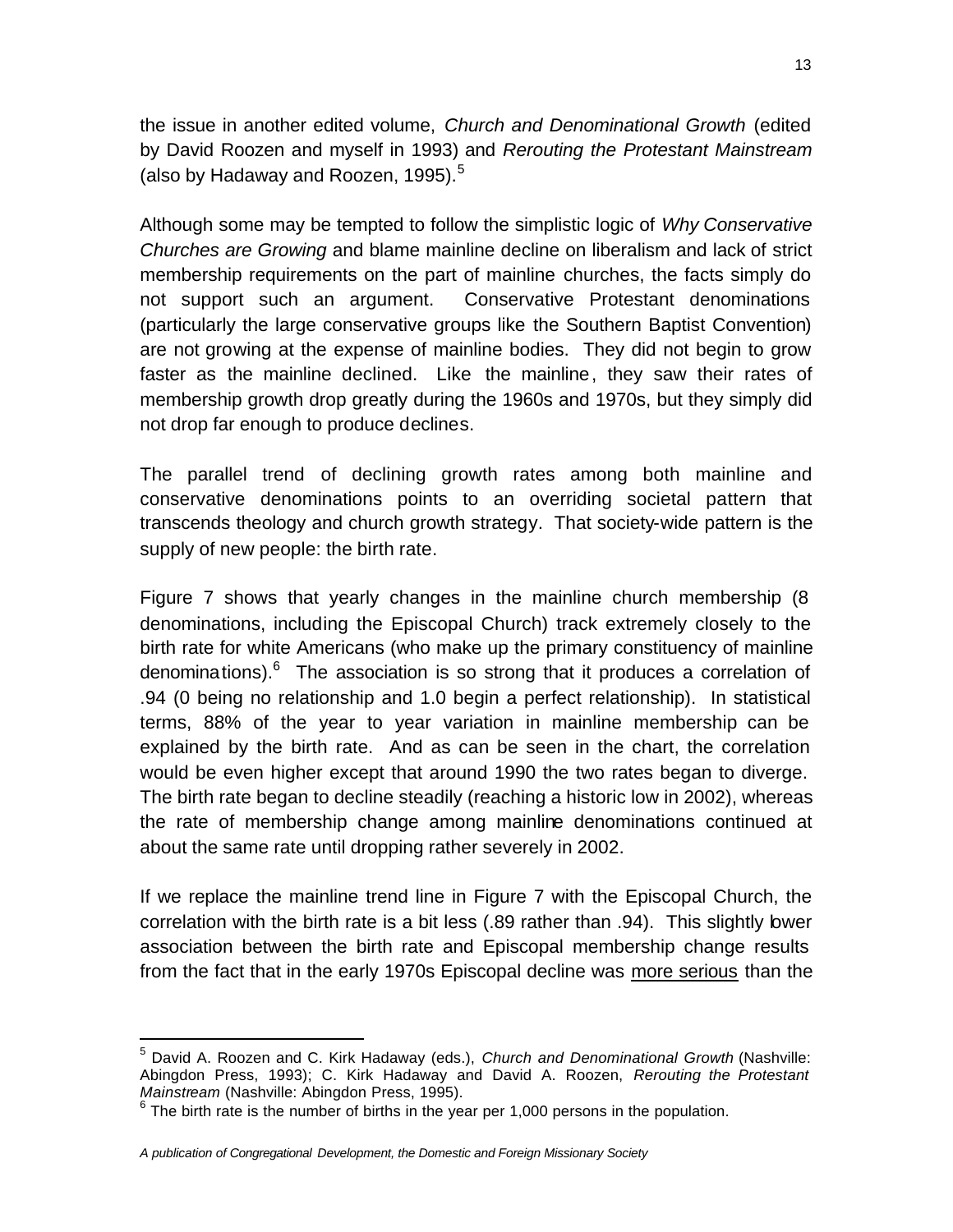mainline as a whole and during the 1990s and thus far into the new millennium, Episcopal decline is less serious than the rest of the mainline.

**27 3.0%** Birth Rate: White Population **26 2.5%** Mainine Membership Change **25 24 2.0% 23 1.5% 22 21 1.0%** Percent Membership Change **Percent Membership Change 20 White Birth Rate White Birth Rate 0.5% 19 18 0.0% 17 -0.5% 16 15 -1.0% 14 -1.5% 13 12 -2.0% 11 10 -2.5%** 1944 1947 1950 1953 1956 1959 1962 1965 1968 1971 1974 1977 1980 1983 1986 1989 1992 1995 1998 2001

**Figure 7 Birth Rate and Mainline Annual Percent Membership Change, 1944-2002**

During the 1950s the birth rate was abnormally high and for several years during that decade the growth rate of mainline denominations exceeded the rate of population growth. Not only was it an era when most young (and many not-soyoung) couples were having babies, but it also was an era when people were expected to take those babies with them to the "church of their choice" increasingly in new suburban congregations.

The Episcopal Church grew at an astounding rate during the 1950s and not surprisingly, much of this growth occurred in new congregations. During the 1950s and early 1960s the Episcopal Church started new churches at a rate that exceeded most conservative, evangelical Protestant denominations. For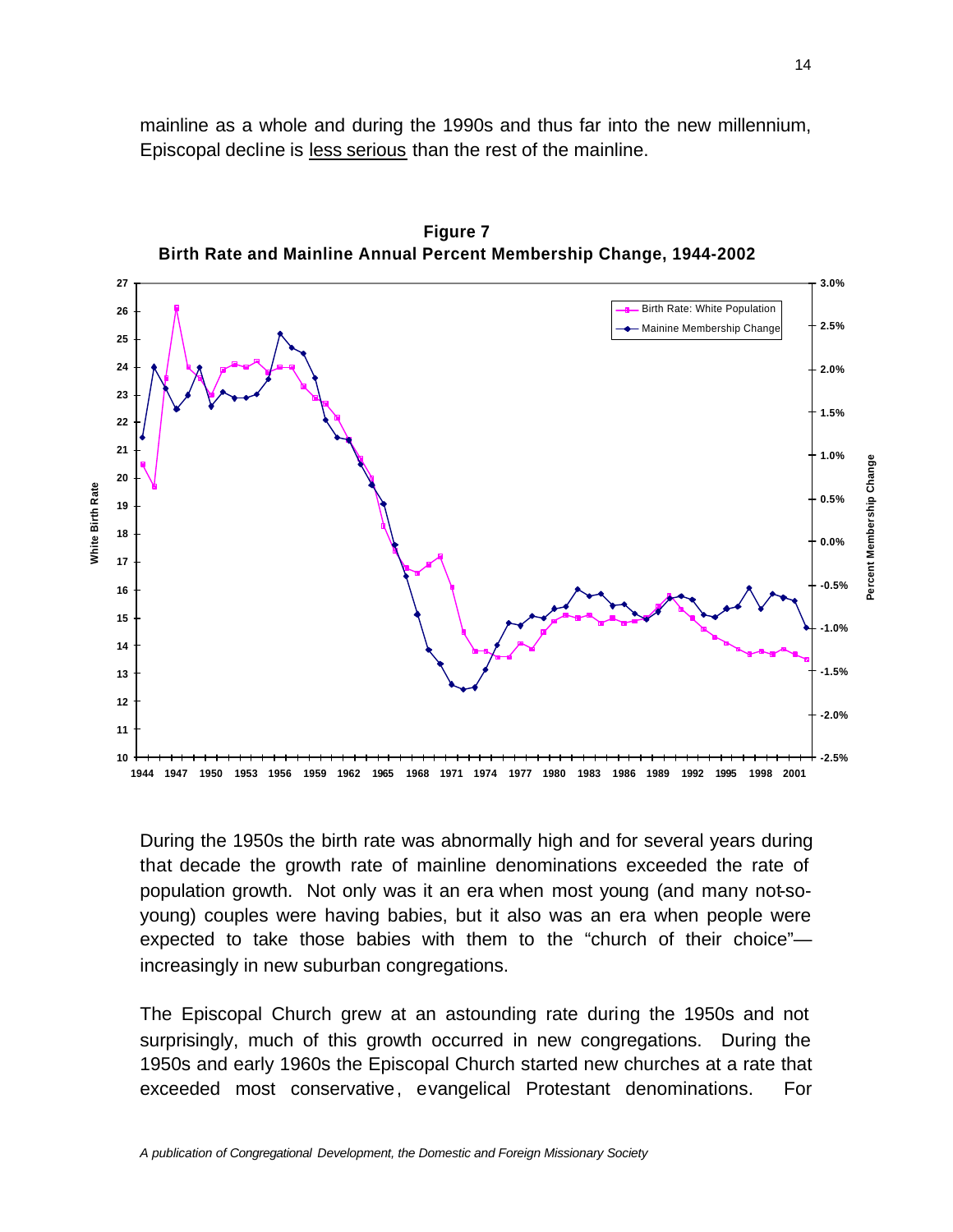instance, from 1950 to 1952 the Episcopal rate of new church development (churches started per 1,000 existing congregations) was equal to the Assemblies of God and higher than both the Southern Baptist Convention and the Lutheran Church, Missouri Synod. From 1959 to 1961 the same situation was true and from 1962 to 1964 the Episcopal rate of new church development exceeded the Assemblies of God, the Southern Baptist Convention, the Lutheran Church, Missouri Synod and all other mainline denominations that keep records on new churches.<sup>7</sup> Figure 8 shows clearly that more new Episcopal churches were started per year during the 1950s and early 1960s than in any other era.



**Figure 8 Number of Episcopal Churches by Year Founded**

*A publication of Congregational Development, the Domestic and Foreign Missionary Society*

 $\overline{a}$ 

 $<sup>7</sup>$  Data on Episcopal new church development are from the Parochial Report database at the</sup> Domestic and Foreign Missionary Society. Data on new church development in other denominations are from Penny Long Marler and C. Kirk Hadaway, "New Church Development and Denominational Growth (1950-1988): Symptom or Cause?" in David A. Roozen and C. Kirk Hadaway (eds.), *Church and Denominational Growth* (Nashville: Abingdon Press, 1993), pp. 47- 86.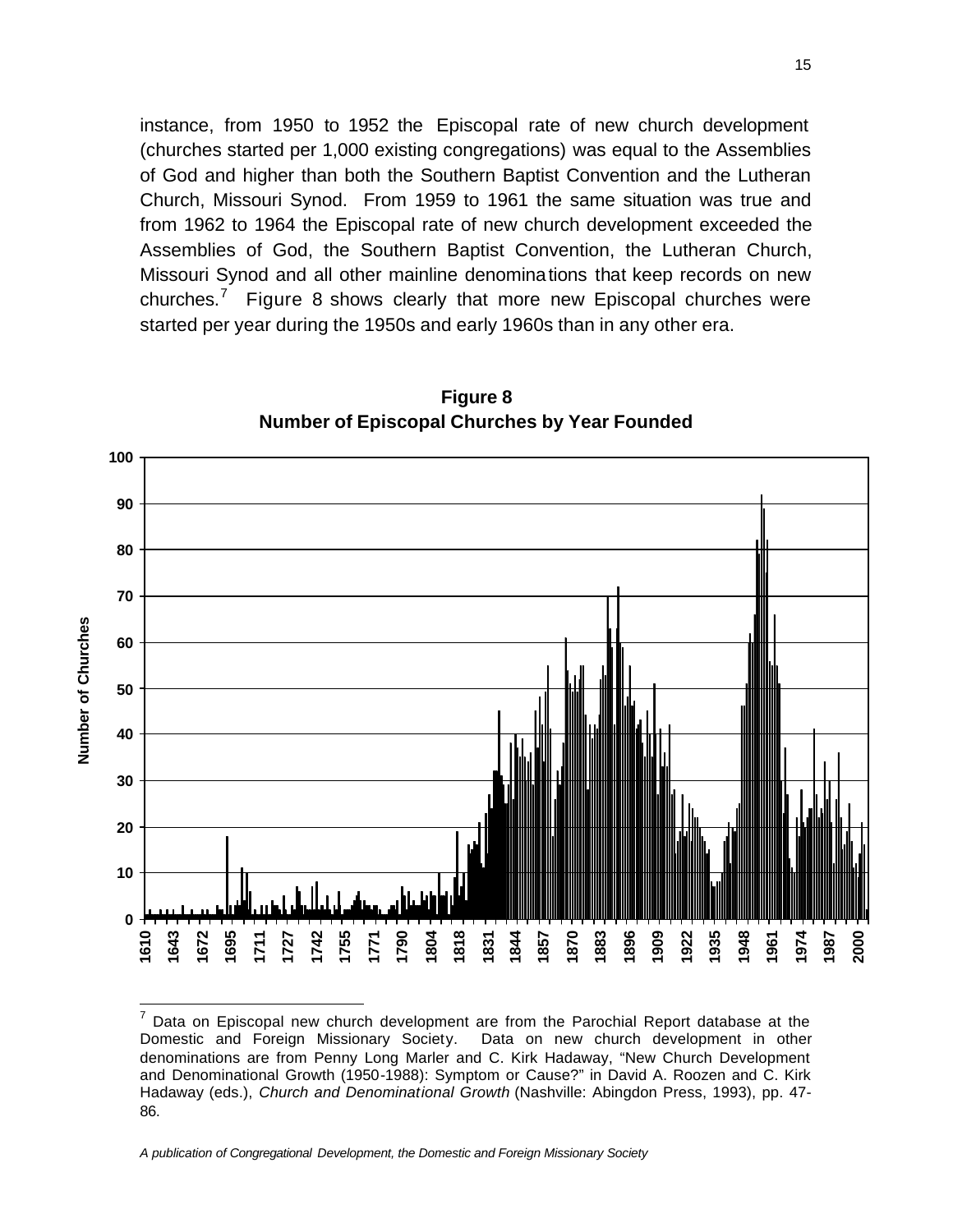But by the mid-1960s things had changed greatly. Not only had the birth rate dropped (due to the widespread availability of artificial contraception in 1965 and increasing numbers of women in the labor force), but the culture was becoming much less supportive of the church. The latter was particularly true among the baby boomers themselves—the very group that fueled the church growth of the 1950s. Even though they had been reared in the church as children, many did not return to the church as adults. So as the supply of children dropped, the rate of membership retention among young adults also declined, and the result was membership decline, even though the overall white population continued to increase (albeit at a much slower pace).

The rate of new church development also plummeted in the Episcopal Church as shown in Figure 8, above. The same pattern can be observed for other mainline denominations, but in the Episcopal Church the new church development rate during the 1950s was higher and so the drop was more extreme.

As noted earlier, all denominations—mainline and conservative—were affected adversely by social changes occurring in the 1960s and 1970s. However, mainline denominations were hit hardest by the changes because declines in the birth rate were much more severe among the more highly educated white population. (Among conservative Protestants and Mormons the birth rate remained much higher than for the mainline, insulating these groups from the full effect of declines in fertility). $8$ 

In 1972 the birth rate for American women had declined to the point where it was below replacement level (an expected 2.1 children born per woman). <sup>9</sup> However, the population has continued to grow because the baby boom produced so many women who were entering their child-bearing years—and because of immigration. Fertility rates since 1972 have remained below replacement level, although the rates in the 1990s and thus far into the new Millennium are not as low as they were in the mid-1970s.

The birth rate for white, non-Hispanic women is the lowest of any racial/ethnic group. As of 2000, white, non-Hispanic women were averaging 1.8 children per women (through their entire child-bearing years) as compared to 2.5 births for

<sup>&</sup>lt;u>estand the mondities of the mondities of the metal</u><br>Intervals of the Demographic Imperative in the See Michael on the See Michael in the See Michael Hout, Andrew Greeley, Melissa J. Wilde. 2001. "The Demographic Imperativ

Religious Change in the United States." *American Journal of Sociology* 107(2):468-500. 9 "Motherhood: The Fertility of American Women, 2000," *Population Profile of the United States: 2000* (Internet Release), 4-1. Also see "Reproduction Rates for 1990-2002 and Intrinsic Rates for 2000-2001: United States," *National Vital Statistics Report,* Vol. 52, No. 17, p. 2.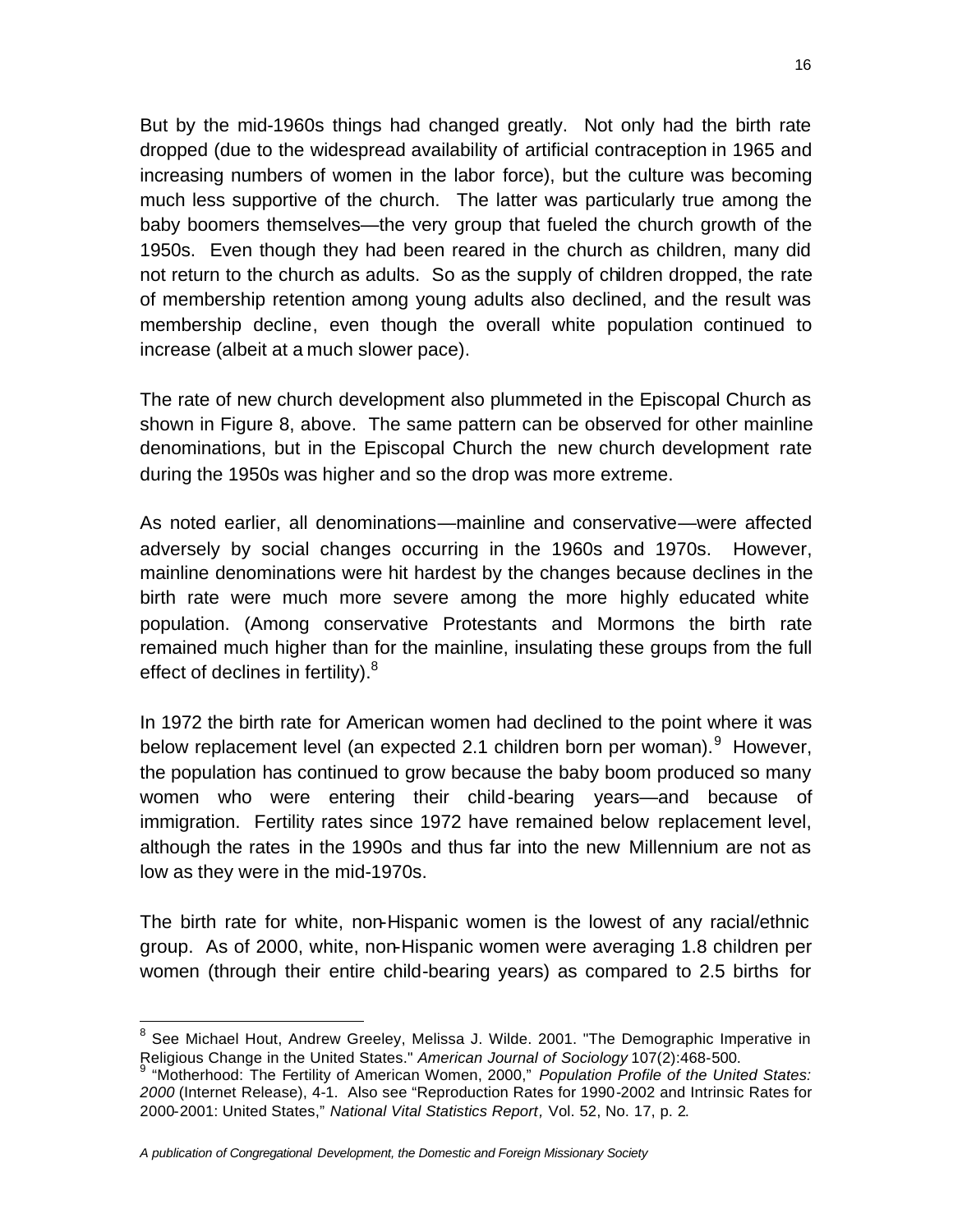Hispanics.<sup>10</sup> In addition to race and ethnicity, educational attainment and family income are highly related to the birth rate. Not surprisingly, American women with a graduate or professional degree have the lowest birth rate, followed by women with Bachelor's degrees. Also, women in families earning \$75,000 or more have very low birth rates, as do women in families earning \$50,000 to \$74,999.<sup>11</sup> The Episcopal Church has the highest proportion of members among mainline denominations who are college graduates and in households earning \$75,000 or more.<sup>12</sup> As a result, the birth rate among Episcopalians is much lower than the national average—and even lower than the population of non-Hispanic whites. A reasonable estimate, based on education and race, is approximately 1.5 children per woman (compared to the replacement level of 2.1) for Episcopalians.

The Episcopal Church is losing population share primarily because our members have relatively few children and because immigration has become an increasing source of population growth. From 2000 to 2003 45% of U.S. population growth was from immigration.<sup>13</sup> Relatively few of these immigrants were non-Hispanic white persons, the primary constituency of the Episcopal Church.

Our primary constituency has been a declining share of the U.S. population for decades and the rate of demographic pluralization is increasing. The non-Hispanic white population grew by only 0.3% in 2002 and the population share of non-Hispanic whites declined from 76% in 1990 to 68% in 2002.

The Episcopal Church, like other mainline denominations, retains a relatively low percentage of children born to its members. However, unlike other mainline denominations, the Episcopal Church attracts (through switching and conversion) more than it loses. The problem is that most of the members the Episcopal Church attracts are adults—and most are past their child-bearing years.

The bottom line is this: given the demographic characteristics of our members, sustained growth is increasingly unlikely unless we begin to reach out beyond our historic constituency.

 $\overline{a}$ 

*A publication of Congregational Development, the Domestic and Foreign Missionary Society*

<sup>&</sup>lt;sup>10</sup> "Motherhood: The Fertility of American Women, 2000."

<sup>11</sup> "Fertility of American Women: Population Characteristics," *Current Population Reports,* P20- 526, 2000, p. 4.

<sup>12</sup> C. Kirk Hadaway, *A Report on Episcopal Churches in the United States* (New York: Domestic and Foreign Missionary Society, 2002), p. 17.

<sup>&</sup>lt;sup>13</sup> Table NST-EST2003-04-Cumulative Estimates of Population Change for the United States and States: April 1, 2000 to July 1, 2003 (Washington, DC: Population Division, U.S. Census Bureau, 2004).